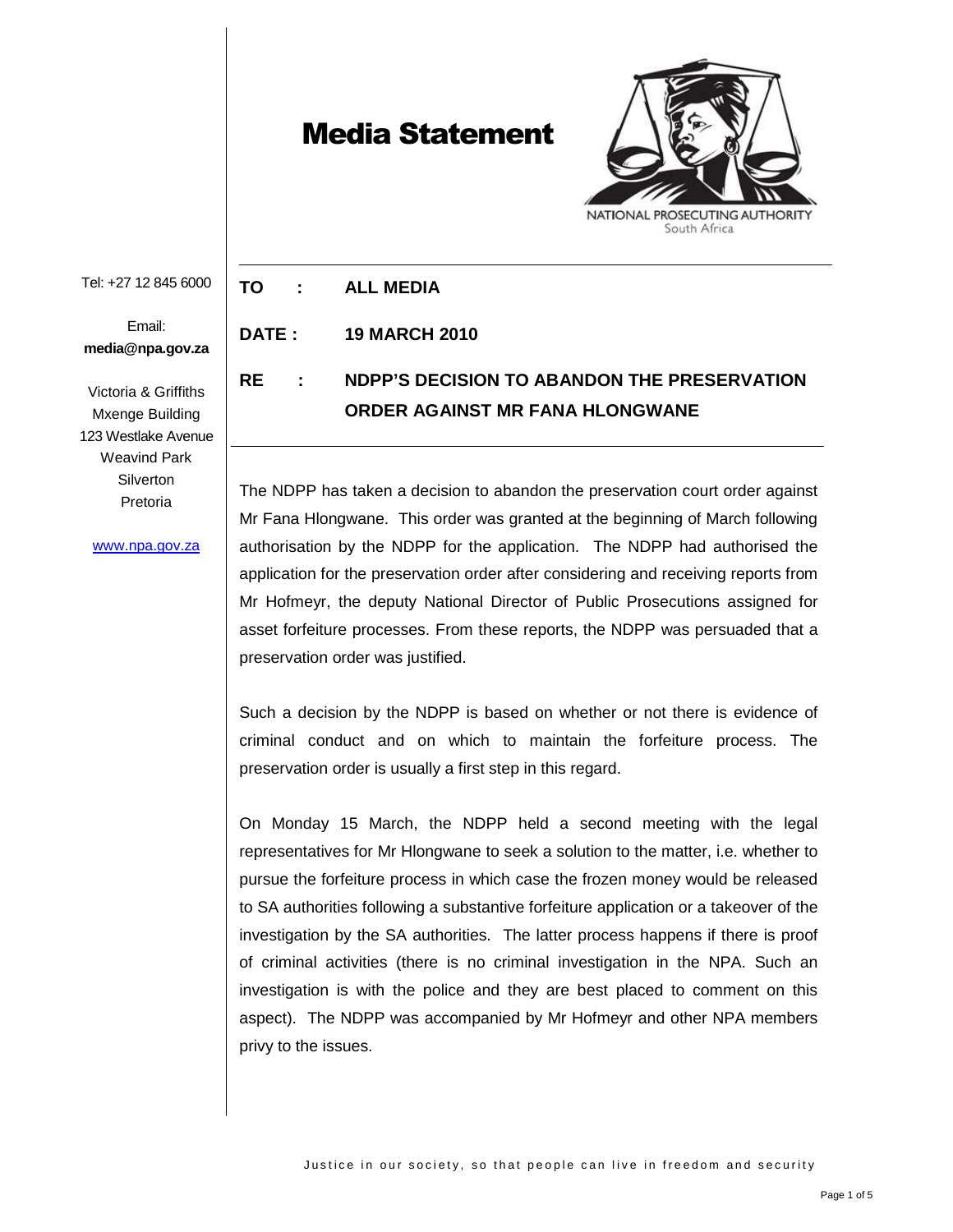The issue was therefore that the NPA either continues with the forfeiture process along the lines explained or abandons the preservation order. If the preservation order is abandoned, the Lichtenstein authorities would deal with the matter in terms of their laws, which were used to freeze the money in the first place. The NPA has no say on how they should deal with the matter. However the NPA processes would remain as they always have been - nowhere, because the NPA has not brought a forfeiture application as it has no basis for doing so (there is no evidence of criminal conduct based on the investigation so far).

Further, even if forfeiture process were to be instituted by the NPA, it would require a good basis for doing so as opposed to a simple suspicion. The test though remains lesser than the criminal test of proof beyond a reasonable doubt. It is a civil test of balance of probabilities.

In the meeting with the legal representatives of Mr Hlongwane the NDPP indicated that he required of them to submit detailed information indicating the basis for the monies in Mr Hlongwane's account in Lichtenstein. They needed to show on a balance of probabilities that the money was not obtained from criminal activities. Put another way, they needed to rebut the suspicion of criminal activity. They did not have to prove beyond a reasonable doubt that the money was obtained legally. For this purpose they were advised to submit a formal memorandum supported by annexures, if any.

The NDPP did not prescribe to them what to submit. They were advised (at their request) that the purpose of the submission would be to enable the NDPP to make a decision on the preservation order obtained earlier. They instead wanted to go ahead, as per the court order, to file their responding papers to court and "fight the matter" as they believed that they had a strong case. The meeting reflected on the merits of their argument and considered further options. It was agreed that in light of the importance of the matter and its sensitivity, it would be prudent to deal with the issues exhaustively especially where the necessary information was readily available and could be submitted to the NDPP.

More options to the impasse were considered. One of those was that the parties could agree to extend the dates for filing of papers as per the court order, in order to enable Mr Hlongwane to file a comprehensive response. The parties decided against this because the issue which sought to be addressed simply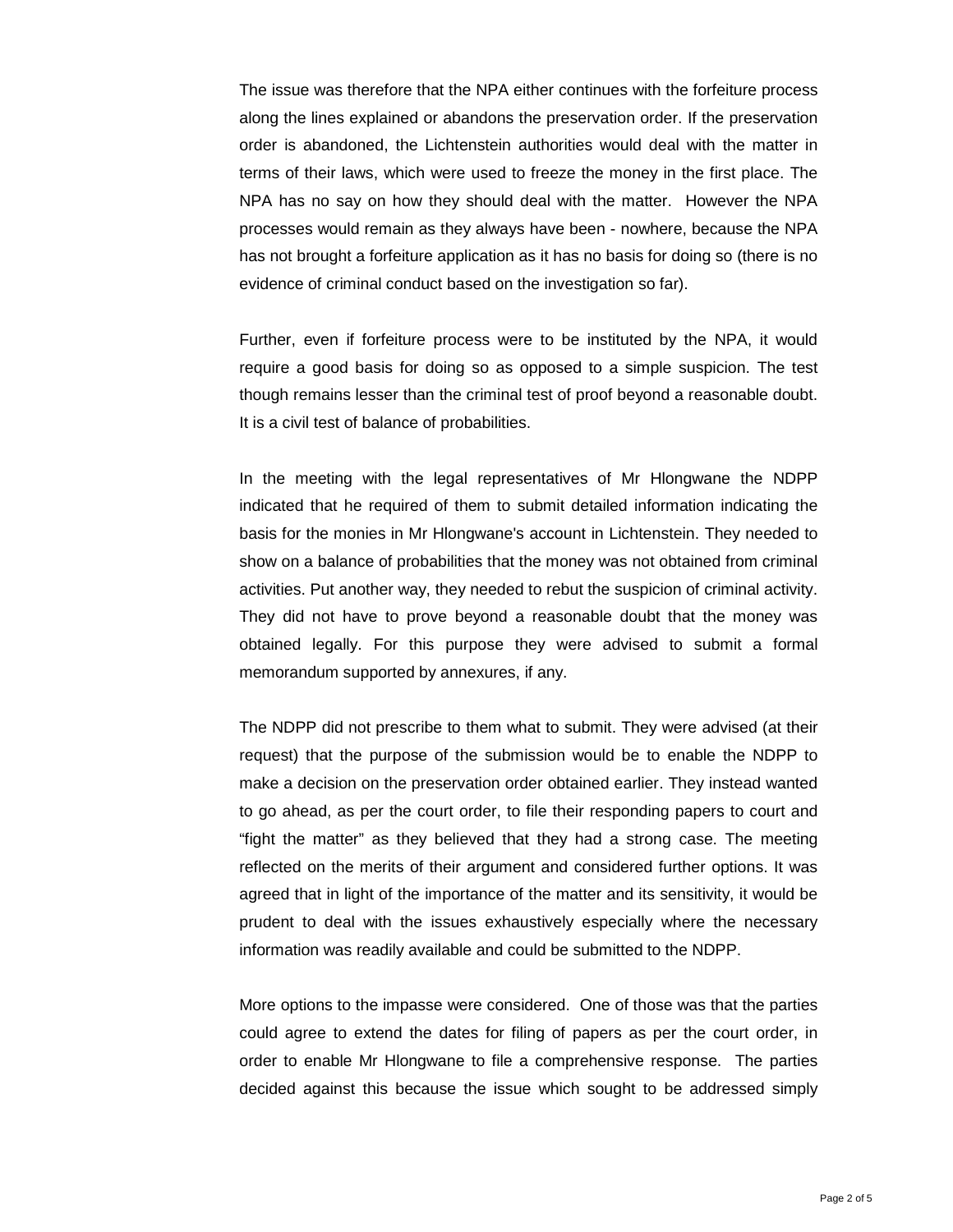needed a credible explanation on the part of Mr Hlongwane. The NDPP and his team felt that they could do this if they had nothing to hide.

The other option was that the NDPP could withdraw the preservation order if Mr Hlongwane undertook to "NOT TOUCH" the money that was frozen if and when the Lichtenstein authorities release it. Mr Hofmeyr suggested that as part of this approach, the trustees of the relevant trust which is a beneficiary of the frozen mone, should also be covered in the undertaking.

The concern was that the trustees were not part of the preservation order and could therefore do as they wished with the money if it was released because the preservation order only addressed Mr Hlongwane. The meeting agreed with this approach. The NDPP felt that it would give the NPA time to consider the submissions on behalf of Mr Hlongwane without affecting the subject of the dispute, which is the frozen money. The undertaking would be submitted into court.

The following day the submissions were given to the NPA. They contained a memorandum explaining Mr Hlongwane's attitude to the matter and annexures. The annexures consisted of Mr Hlongwane's consultancy contract with Mr Modise and also his consultancy agreement with BAE Systems. In essence, the latter contracts also showed rights and obligations of the contracting parties including monies due when performance requirements were met. Lastly, they also contained papers filed in arbitration proceedings by Mr Hlongwane against BAE Systems seeking to enforce payment for monies allegedly due to him (it appears that BAE Systems paid only a portion of the money).

The NDPP advised Mr Hofmeyr that having read the documents there is no reason for the retention of the preservation order. The undertaking by the parties was also no longer necessary. In other words, the NPA could withdraw the preservation order as agreed the day before at the meeting, but that this time, an undertaking was not necessary from the parties. In line with this view, the NDPP instructed that the preservation order be abandoned.

Furthermore, the NDPP was persuaded on the papers submitted that the suspicion of criminality that informed the application for a preservation order, was rebutted by the information provided. In any event it had been agreed at the meeting that there would be a withdrawal by the NPA because the principle of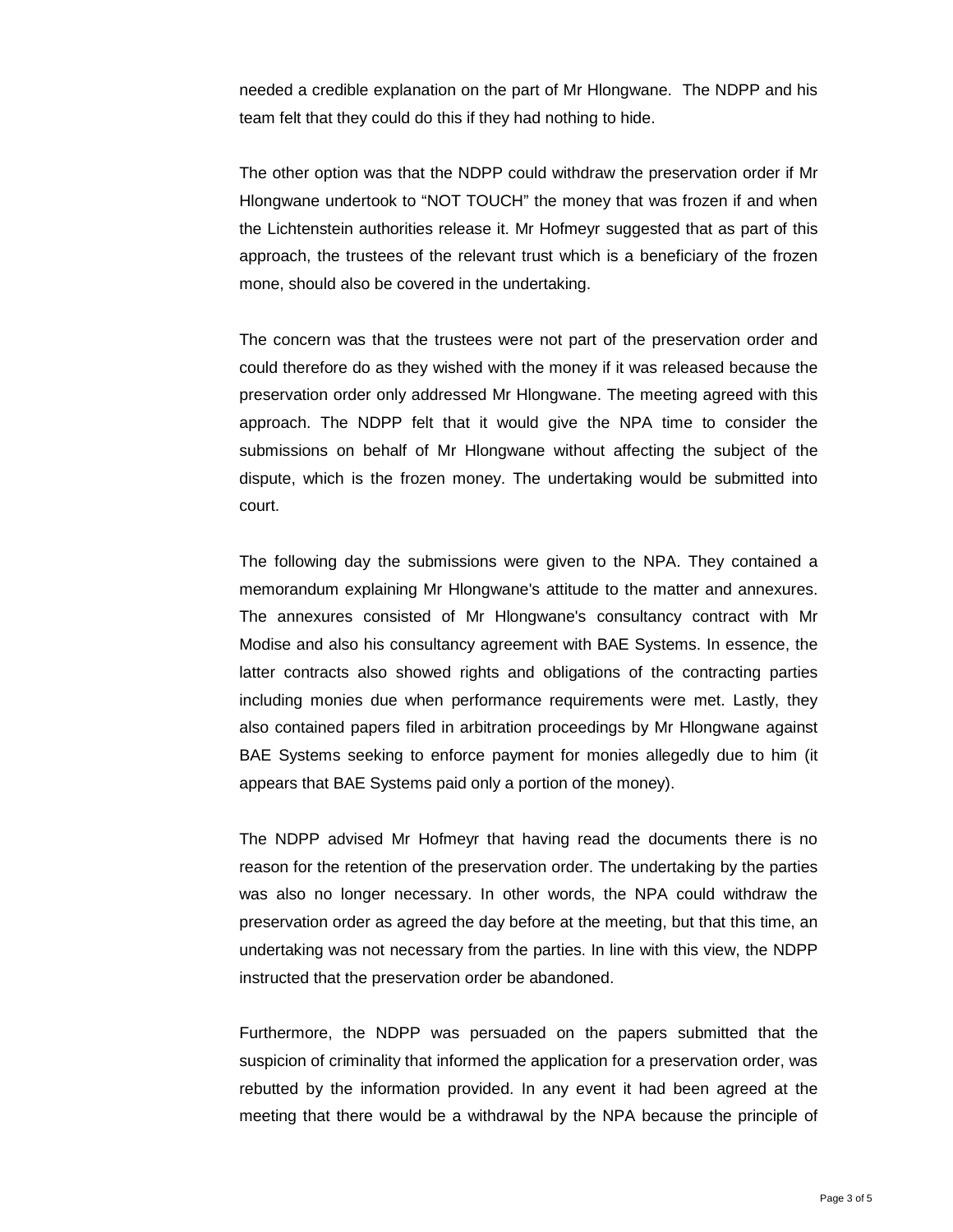who bears the onus of proof, was agreed the day before. The onus of proof of criminality vests with the NPA. Because asset forfeiture processes are civil, the burden on the NPA is on a balance of probabilities as opposed to beyond a reasonable doubt.

 Also it was agreed the day before what standard had to be met in order to dispose of the matter. The filed papers did this. Firstly, they showed that there are legitimate contracts on which monies could be paid to Mr Hlongwane by BAE Systems. Secondly, the papers rebutted suspicions of criminality. So, the source of the money is known.

Therefore, in order to NOT WITHDRAW the preservation order, the NPA needed to have good reasons supported by evidence, as opposed to suspicions. Whilst there was and still is room to argue for the retention of the preservation order, the evidence available does not support this approach. The NPA therefore has a burden to submit additional evidence if it is to continue with its line of action. It does not have this evidence. Simply arguing around the interpretation of existing information does not take the matter further. The weight of the evidence available strongly shows that there is no criminality. In this regard, the reports of a settlement by BAE Systems with the UK and US authorities are instructive. The settlement undermines the NPA argument of criminality because the source of the NPA matter remains the BAE Systems case internationally.

Therefore what remained before the NDPP were reasons previously discussed to support the application for the preservation order. These were addressed in the submissions.

"The business of the NPA is to deal with criminal and forfeiture matters in a fair and transparent manner. Whilst we may have good reasons to take a particular course of action against any individual and also be able to justify it, we are also enjoined to respect individual rights. We should, in our desperation to fight crime and prove our worth, not be tempted to go overboard and find ourselves in a position where we face criticism for profiling certain people without legal justification" said Simelane.

"Our decisions are informed by principles of law and the facts available at the time of making the decision. So, when the facts change, fresh decisions on those facts can be made. However in all of this the NPA seeks to ensure that it is